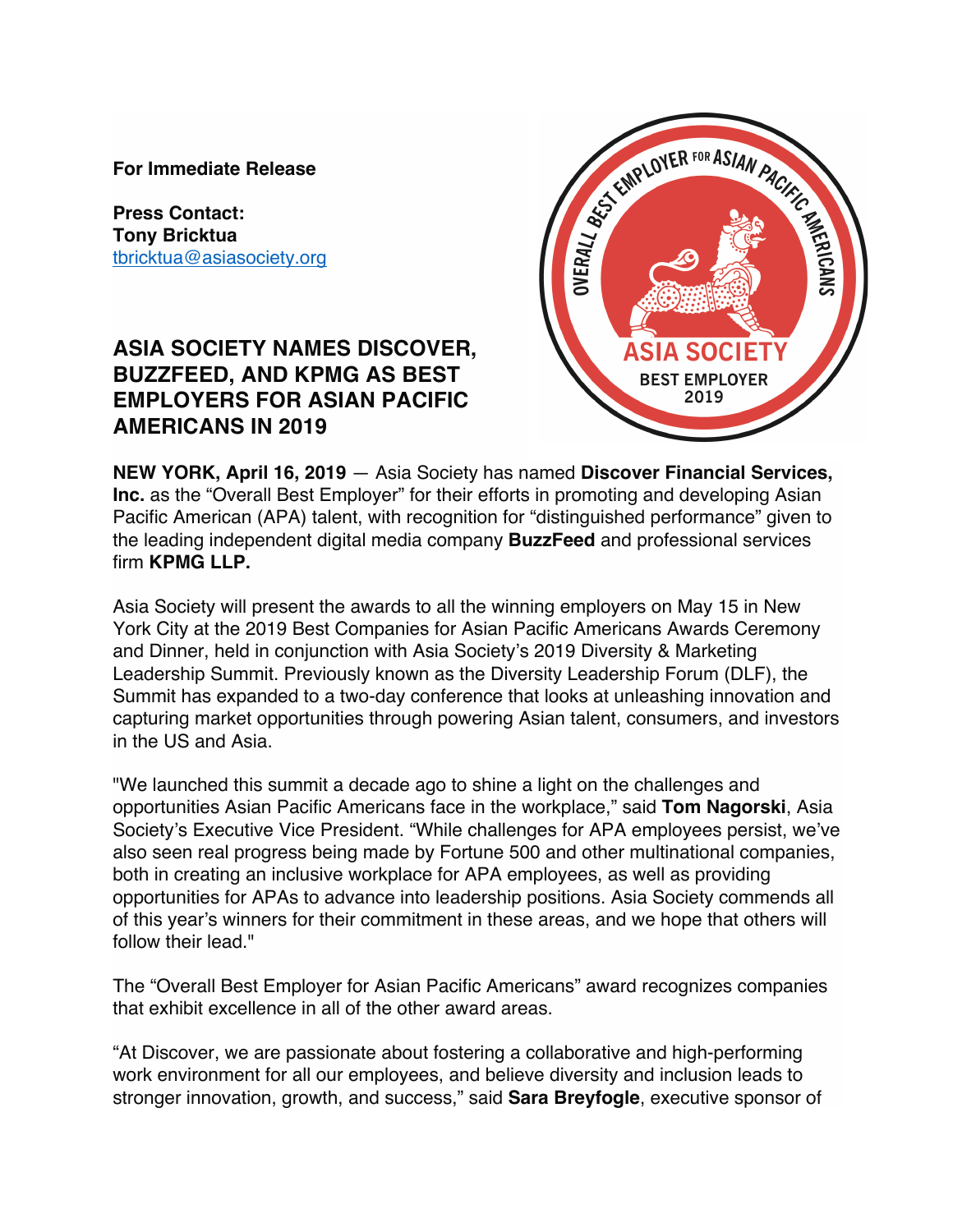the Asian Professionals employee resource group at Discover. "This recognition from the Asia Society reflects our ongoing commitment to encourage diversity in the workplace."

Both BuzzFeed and KPMG are once again recognized this year. Having only joined the survey last year, BuzzFeed is again commended for their work, especially for promoting APAs into leadership positions. Meanwhile, KPMG is also named the best employer for sponsorship and the development of workforce skills for Asian Pacific Americans. KPMG has been recognized as an award winner in each of the last eight years.

"At KPMG, diversity and inclusion are core values as we recognize that all of our people's backgrounds and experiences help our organization grow, thrive and drive innovative outcomes," said **Michele Meyer-Shipp**, Chief Diversity and Inclusion Officer at KPMG. "KPMG is honored to again be recognized by the Asia Society for having an inclusive, supportive culture where Asian Pacific Americans can develop and build great careers."

As part of BuzzFeed's efforts to support APAs in leadership positions and enrich the overall employee experience for APAs, BuzzFeed's Asian-affinity ERG, A\*FAMILY, hosts professional development series for its members. **Dao Nguyen**, BuzzFeed's Publisher and executive sponsor of A\*FAMILY, says the ERG also offers programming that extends beyond BuzzFeed and incorporates the larger APA community.

"We've highlighted prominent Asian talent by inviting guest speakers to BuzzFeed, celebrated key cultural moments like Diwali, and supported both local initiatives and international fundraisers. Our diverse programming gives APA employees a ton of opportunities to engage with our cultures and foster community at BuzzFeed," said Nguyen.

**AT&T** and **PepsiCo** were noted for demonstrating innovative practices in a new category that was added to the awards process this year: Best Company Marketing to Asian Pacific American Consumers and Investors.

"We are again thrilled and honored to be recognized by Asia Society, especially in this new marketing category," said **Corey Anthony**, SVP-HR and chief diversity officer at AT&T. "We appreciate the individuality, culture, and heritage of each of our customer segments and try to reflect that in our advertising, marketing and sponsorships throughout the year. This honor – with those we've received from Asia Society in the past for our talent pipeline and mentoring – shows the depth and consistency of our diversity strategy and impact of our efforts."

"PepsiCo is committed to creating smiles for our consumers and customers by offering them unique moments. Delighting different consumer cohorts such as Asian Pacific Americans with our products and making their lives more enjoyable through every sip and bite is our aim. Our power is in the diversity of our associates who drive the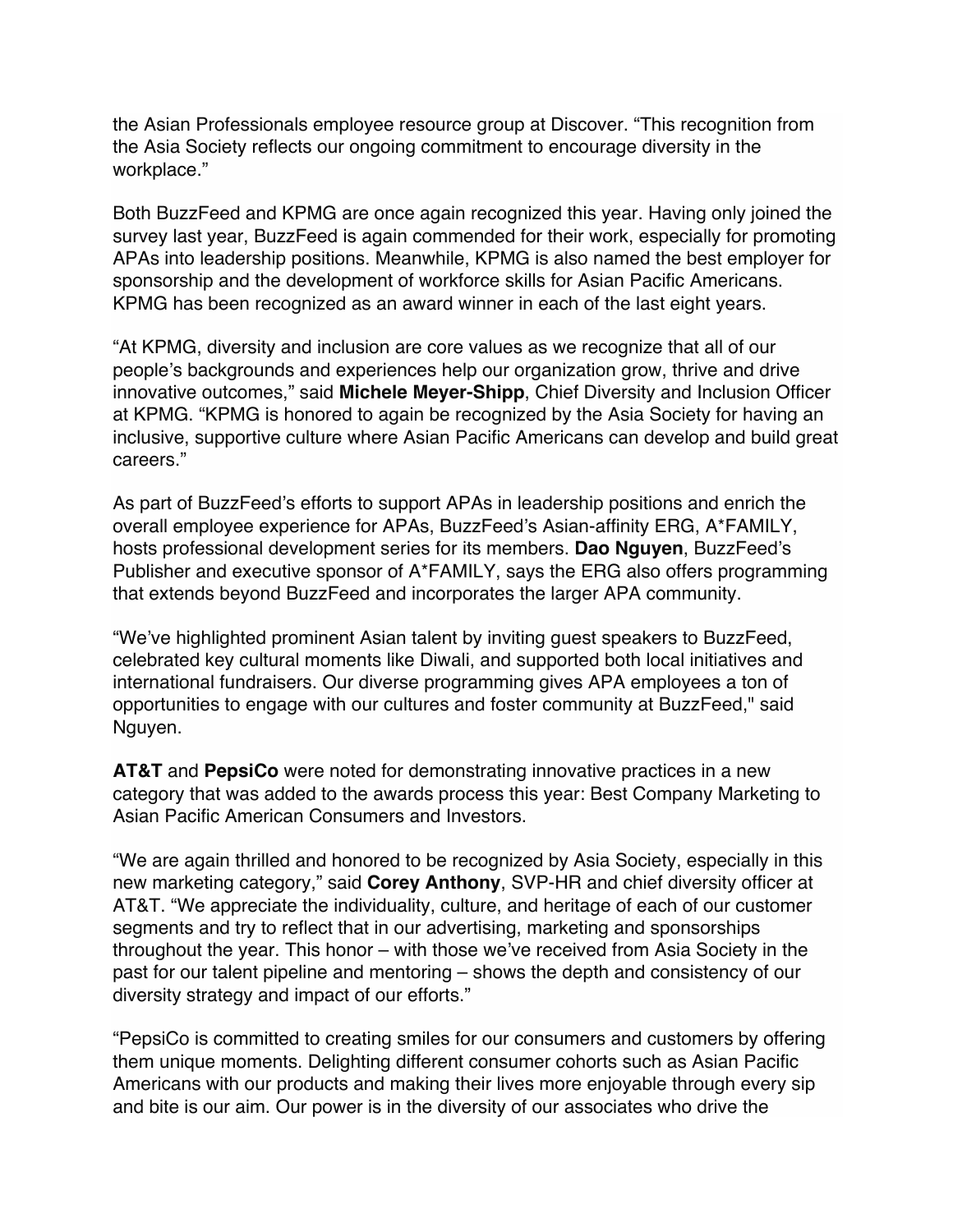innovation, design and messaging of our products and brands through data and insights. We are grateful for this recognition from Asia Society," said **Umran Beba**, Chief Global Diversity & Engagement Officer at PepsiCo.

The results are part of Asia Society's 10th Annual Asian Corporate Survey, which honors employers for their achievements in promoting diversity and the quality of their APA workforce initiatives. The annual survey measures the experience of Asian Pacific Americans at Fortune 500 and other large companies, with over 2,500 employees participating in the 2019 survey. It is part of Asia Society's efforts to showcase the expanding influence of Asian Pacific American workers in the economy and how employers are responding.

Finalists and winners are chosen based on a combination of employee survey results (80 percent) and scores from a blind panel of expert judges (20 percent). Employees of Asia Society are not involved in the awards decisions.

Below is the full list of 2019 Best Companies for Asian Pacific Americans award winners.

#### **Overall Best Employer for Asian Pacific Americans**

Winner: Discover

Distinguished Performance: BuzzFeed, KPMG

#### **Main Categories:**

*Best Employer for Sponsorship and Development of Workforce Skills for APAs*

Winner: KPMG

Distinguished Performance: Chevron, Discover

*Best Employer for Promoting APAs into Leadership Positions*

Winner: BuzzFeed

Distinguished Performance: Colgate-Palmolive, Credit Suisse

*Best APA Employee Resource Groups*

Winner: Chevron

Distinguished Performance: Cigna, Grant Thornton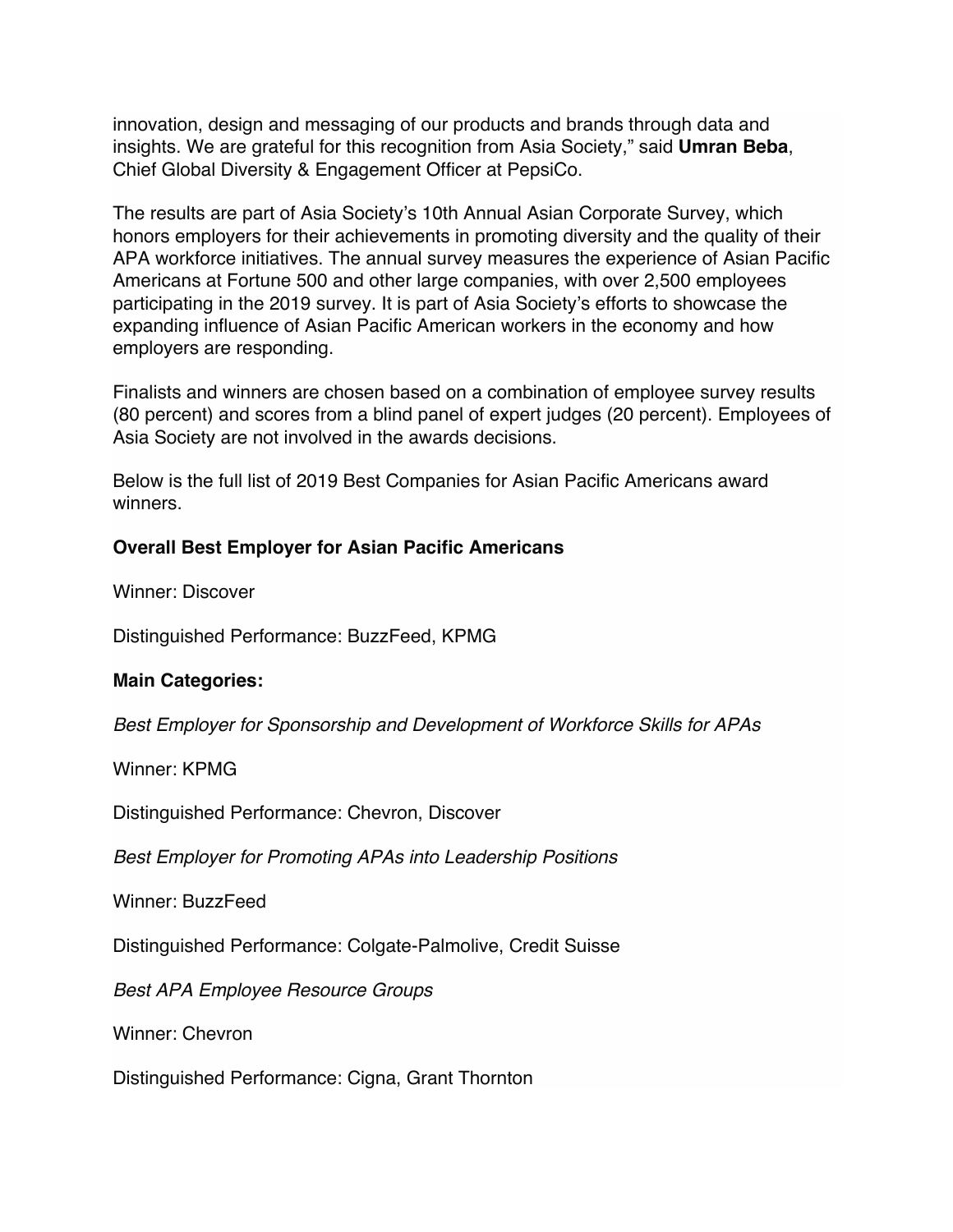*Best Company Marketing to APA Consumers and Investors*

Winner: AT&T

Distinguished Performance: PepsiCo, PG&E

*Best Employer for Promoting APA Women*

Winner: BNY Mellon

Distinguished Performance: Credit Suisse, Marriott

*Best Employer for LGBT Asian Employees*

Winner: Goldman Sachs

Distinguished Performance: Marriott, BNY Mellon

### **Most Innovative Practice Citations:**

*Recruitment and Selection*

Grant Thornton (Best of the Best); BuzzFeed; KPMG; Goldman Sachs

*Retention*

KPMG (Best of the Best); Goldman Sachs

*Employee Growth & Advancement*

Goldman Sachs (Best of the Best); KPMG

*Profit & Loss Leadership Development*

Chevron (Best of the Best); Boston Scientific

*APA Employee Resource Groups*

KPMG (Best of the Best); Discover

*Marketing to APA Consumers & Investors*

AT&T, PepsiCo (tied—Best of the Best); Marriott; PG&E

*Promoting APA Women*